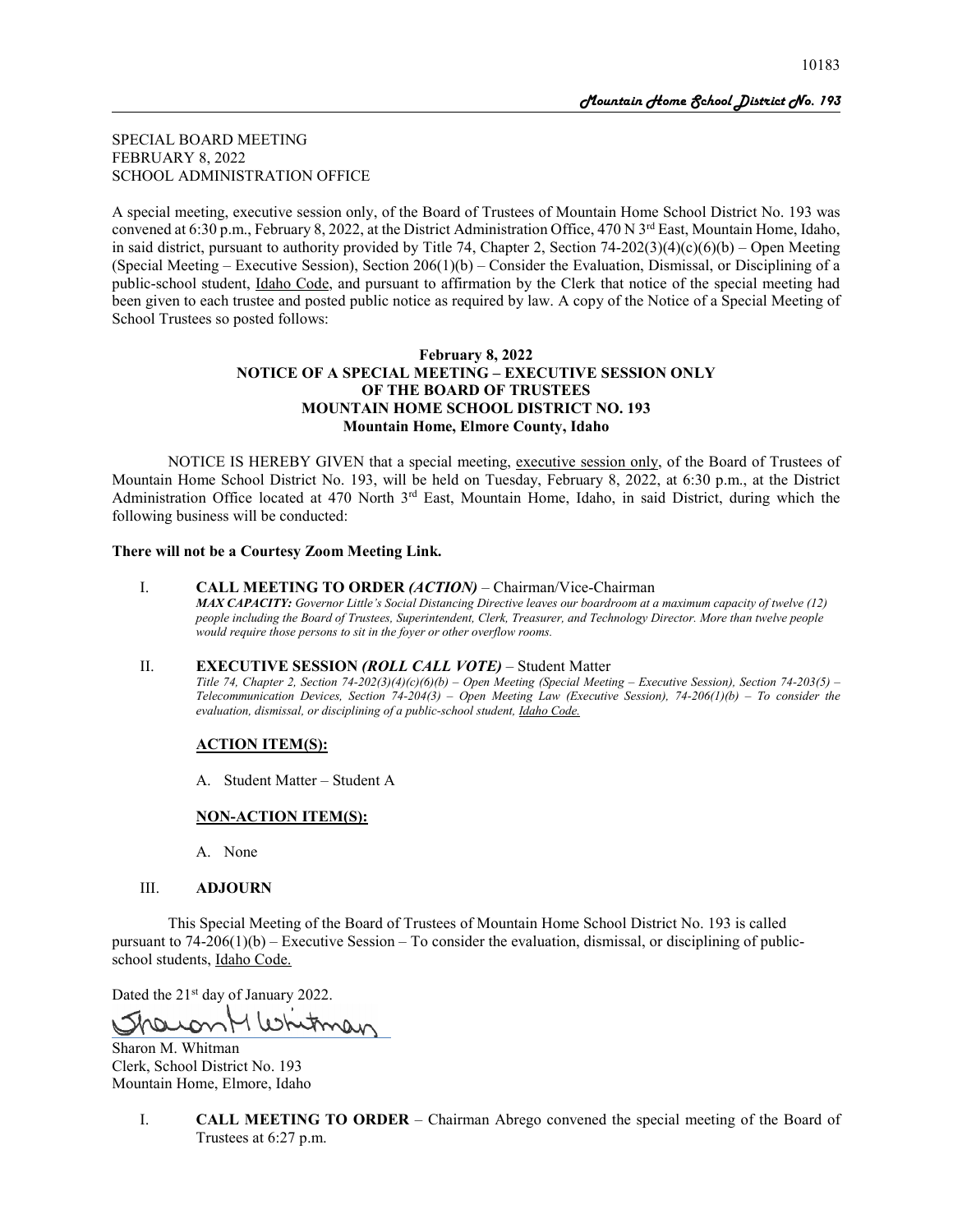#### II. **EXECUTIVE SESSION** *(ROLL CALL VOTE)* – Student Matter

*Title 74, Chapter 2, Section 74-202(3)(4)(c)(6)(b) – Open Meeting (Special Meeting – Executive Session), Section 74-204(3) – Open Meeting Law (Executive Session), 74-206(1)(b) – To consider the evaluation, dismissal, or disciplining of public-school students, Idaho Code.*

Chairman Abrego called for a motion for the purpose of allowing the Board to enter into executive session. Trustee Donahue motioned to enter into executive session in accordance with Idaho Code to discuss a student matter, received a second from Trustee Binion, the following resolution was presented:

## **RESOLUTION TO ADJOURN INTO EXECUTIVE SESSION**

BE IT SO RESOLVED That the Board of Trustees of School District No. 193 recess from an open meeting into the following executive session(s) pursuant to Idaho Code, Title 74, Chapter 2, Sections 74-202(3)(4)(c)(6)(b) – Open Meeting (Special Meeting – Executive Session), Section 74-204(3) – Open Meeting (Executive Session),  $74-206(1)(b)$  – To consider the evaluation, dismissal, or disciplining of public-school students, Idaho Code.

BE IT FURTHER RESOLVED That following the executive session, the Board of Trustees will convene into public session for further business or adjournment of the meeting.

Chairman Abrego called upon Clerk Whitman to do a roll call vote. Vote being had on the above and foregoing resolution, and the same having been counted and found to be as follows:

#### NAME OF TRUSTEES

And no less than two-thirds (2/3) of the membership in favor thereof, the Chairman declared said resolution adopted and the board recessed into executive session at 6:28 p.m.

#### **ACTION ITEM(S):**

A. Student Matter – Student A (Name on File)

Others present: The attending board members, Superintendent Gilbert, Principal Gunderson, Vice Principal Cotton, Vice-Principle Jessie Ward, Father of student, and student.

Following a full and complete discussion of a student matter the Board reconvened into open session at 7:30 p.m. A motion by Trustee Perez to deny attendance to (Name on File) to any school in the Mountain Home School District No.193 for the remainder of the school year and until the second semester of SY2022-2023 along with added caveats for multiple violations of the District's Zero Tolerance and School Safety & Discipline Policy and whose presence is detrimental to the morals, health, and safety of other students and staff, received a second from Trustee Perez. Motion carried.

# **NON-ACTION ITEM(S):**

A. None

III. **ADJOURNMENT** – All business of the Board having been completed, Chairman Abrego called for a motion to adjourn. A motion from Trustee Binion to adjourn was seconded by Trustee Knox. Motion approved. Meeting adjourned at 7:38 p.m.